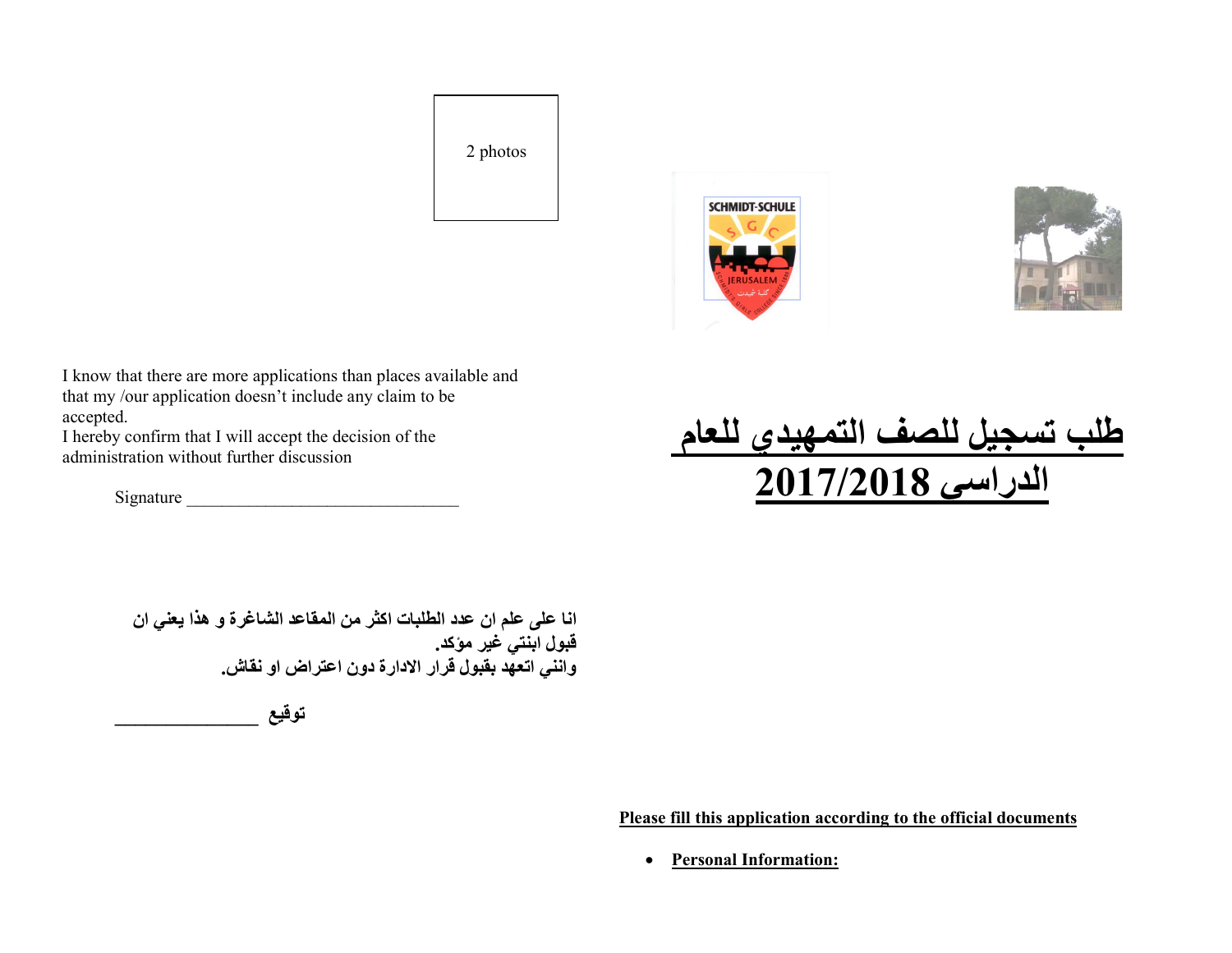|                                                                                                                                                                                                                                                                                                                                                                                                                                         | اسم الطالبة الرباعي:                                               |
|-----------------------------------------------------------------------------------------------------------------------------------------------------------------------------------------------------------------------------------------------------------------------------------------------------------------------------------------------------------------------------------------------------------------------------------------|--------------------------------------------------------------------|
| Date Of Birth $\frac{1}{\sqrt{1-\frac{1}{\sqrt{1-\frac{1}{\sqrt{1-\frac{1}{\sqrt{1-\frac{1}{\sqrt{1-\frac{1}{\sqrt{1-\frac{1}{\sqrt{1-\frac{1}{\sqrt{1-\frac{1}{\sqrt{1-\frac{1}{\sqrt{1-\frac{1}{\sqrt{1-\frac{1}{\sqrt{1-\frac{1}{\sqrt{1-\frac{1}{\sqrt{1-\frac{1}{\sqrt{1-\frac{1}{\sqrt{1-\frac{1}{\sqrt{1-\frac{1}{\sqrt{1-\frac{1}{\sqrt{1-\frac{1}{\sqrt{1-\frac{1}{\sqrt{1-\frac{1}{\sqrt{1-\frac{1}{\sqrt{$<br>Day Month Year |                                                                    |
| Nationality Citizenship                                                                                                                                                                                                                                                                                                                                                                                                                 | سنة<br>يوم شهر                                                     |
|                                                                                                                                                                                                                                                                                                                                                                                                                                         | الجنسية : التومية : القومية :                                      |
|                                                                                                                                                                                                                                                                                                                                                                                                                                         |                                                                    |
|                                                                                                                                                                                                                                                                                                                                                                                                                                         |                                                                    |
|                                                                                                                                                                                                                                                                                                                                                                                                                                         |                                                                    |
|                                                                                                                                                                                                                                                                                                                                                                                                                                         |                                                                    |
| • Information about the Father:                                                                                                                                                                                                                                                                                                                                                                                                         | ●   معلومات عن الاب :                                              |
| Full Name:                                                                                                                                                                                                                                                                                                                                                                                                                              |                                                                    |
| Date of Birth / / Place of Birth<br>Day Month Year                                                                                                                                                                                                                                                                                                                                                                                      | سنة<br>شهر<br>يوم                                                  |
|                                                                                                                                                                                                                                                                                                                                                                                                                                         | الجنسية : التقومية : القومية :                                     |
|                                                                                                                                                                                                                                                                                                                                                                                                                                         | رقم جواز السفر : ________________ اصدر في : __________________     |
| Passport No. Simulation issued in                                                                                                                                                                                                                                                                                                                                                                                                       |                                                                    |
| Education : Degree                                                                                                                                                                                                                                                                                                                                                                                                                      | اسم الـمـدرسة :                           اسم الـجـامـعـة :        |
| High school: University:                                                                                                                                                                                                                                                                                                                                                                                                                |                                                                    |
| الرجاء تعبيئة هذا الطلب حسب السجلات الرسمية .<br>•   معلومات شخصية عن الطالبة:                                                                                                                                                                                                                                                                                                                                                          | E-Mail Address<br>Social Status : Married Divorced Separated Widow |
|                                                                                                                                                                                                                                                                                                                                                                                                                                         |                                                                    |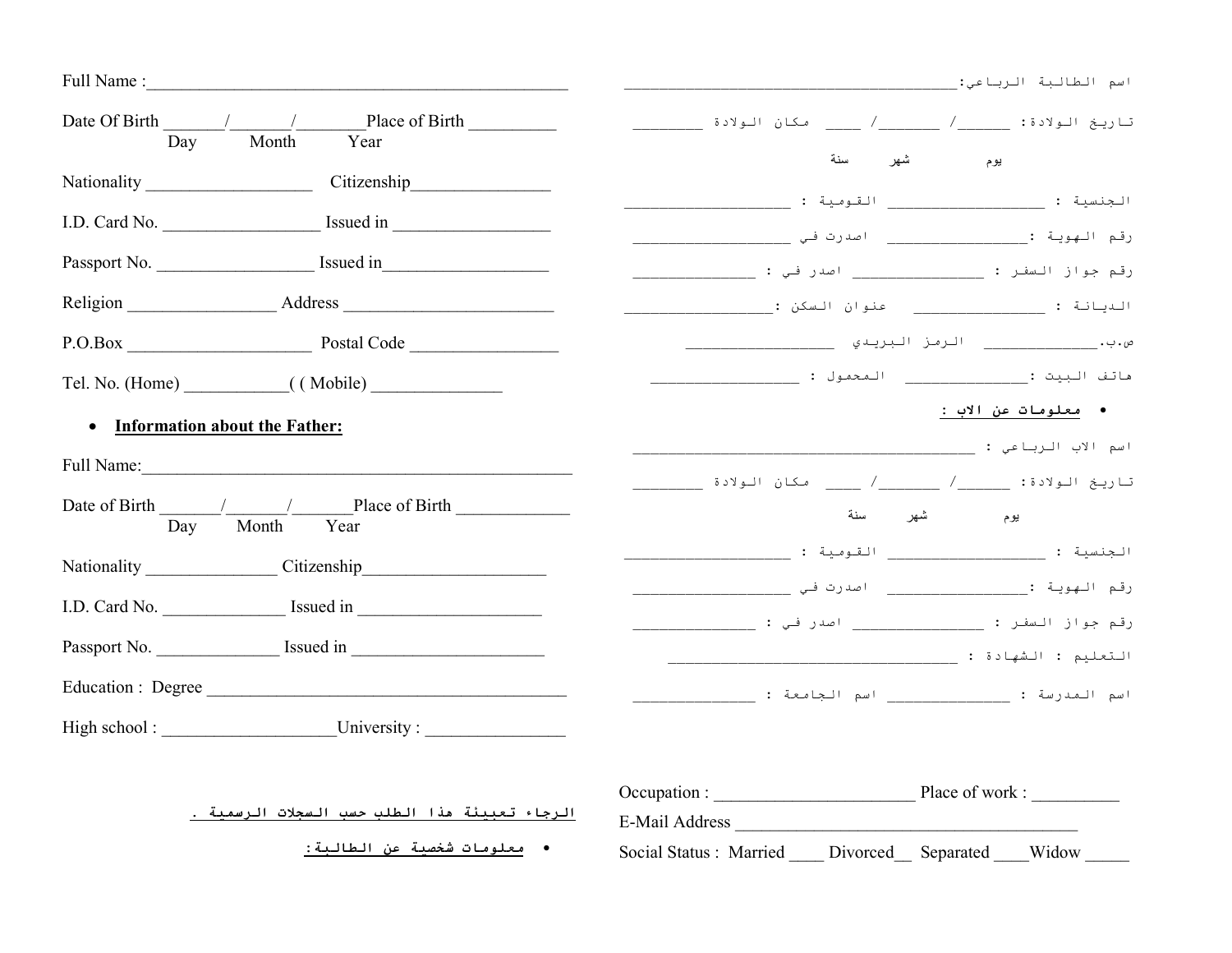# Languages : Native : \_\_\_\_\_\_\_\_\_\_\_\_\_\_\_\_\_\_\_\_\_\_\_\_\_\_

| Other Language : Indicate level : Excellent, Good, Fair, Poor. |  |  |
|----------------------------------------------------------------|--|--|
|                                                                |  |  |

| Language | Spoken | Read | Written |
|----------|--------|------|---------|
|          |        |      |         |
|          |        |      |         |
|          |        |      |         |

## • Information about the Mother:

|                                                                                                                                                                                                                                                                                                                                                                                         |                | Date of Birth $\frac{1}{\sqrt{1-\frac{1}{2}}}\frac{1}{\sqrt{1-\frac{1}{2}}}\frac{1}{\sqrt{1-\frac{1}{2}}}\frac{1}{\sqrt{1-\frac{1}{2}}}\frac{1}{\sqrt{1-\frac{1}{2}}}\frac{1}{\sqrt{1-\frac{1}{2}}}\frac{1}{\sqrt{1-\frac{1}{2}}}\frac{1}{\sqrt{1-\frac{1}{2}}}\frac{1}{\sqrt{1-\frac{1}{2}}}\frac{1}{\sqrt{1-\frac{1}{2}}}\frac{1}{\sqrt{1-\frac{1}{2}}}\frac{1}{\sqrt{1-\frac{1}{2}}}\frac{1}{\sqrt{1-\frac{1}{$ |
|-----------------------------------------------------------------------------------------------------------------------------------------------------------------------------------------------------------------------------------------------------------------------------------------------------------------------------------------------------------------------------------------|----------------|--------------------------------------------------------------------------------------------------------------------------------------------------------------------------------------------------------------------------------------------------------------------------------------------------------------------------------------------------------------------------------------------------------------------|
|                                                                                                                                                                                                                                                                                                                                                                                         | Day Month Year |                                                                                                                                                                                                                                                                                                                                                                                                                    |
|                                                                                                                                                                                                                                                                                                                                                                                         |                | Nationality _________________________Citizenship________________________________                                                                                                                                                                                                                                                                                                                                   |
|                                                                                                                                                                                                                                                                                                                                                                                         |                | I.D. Card No. ______________________Issued in __________________________________                                                                                                                                                                                                                                                                                                                                   |
|                                                                                                                                                                                                                                                                                                                                                                                         |                |                                                                                                                                                                                                                                                                                                                                                                                                                    |
| Education: Degree                                                                                                                                                                                                                                                                                                                                                                       |                |                                                                                                                                                                                                                                                                                                                                                                                                                    |
|                                                                                                                                                                                                                                                                                                                                                                                         |                | High school: _________________________University: ______________________________                                                                                                                                                                                                                                                                                                                                   |
|                                                                                                                                                                                                                                                                                                                                                                                         |                |                                                                                                                                                                                                                                                                                                                                                                                                                    |
|                                                                                                                                                                                                                                                                                                                                                                                         |                |                                                                                                                                                                                                                                                                                                                                                                                                                    |
|                                                                                                                                                                                                                                                                                                                                                                                         |                | Social Status: Married ____ Divorced ___ Separated ____ Widow _____                                                                                                                                                                                                                                                                                                                                                |
| Languages: Native : $\frac{1}{\sqrt{1-\frac{1}{2}}}\left\{ \frac{1}{2} + \frac{1}{2} + \frac{1}{2} + \frac{1}{2} + \frac{1}{2} + \frac{1}{2} + \frac{1}{2} + \frac{1}{2} + \frac{1}{2} + \frac{1}{2} + \frac{1}{2} + \frac{1}{2} + \frac{1}{2} + \frac{1}{2} + \frac{1}{2} + \frac{1}{2} + \frac{1}{2} + \frac{1}{2} + \frac{1}{2} + \frac{1}{2} + \frac{1}{2} + \frac{1}{2} + \frac{1$ |                |                                                                                                                                                                                                                                                                                                                                                                                                                    |
| Other Language : Indicate level : Excellent , Good , Fair , Poor.                                                                                                                                                                                                                                                                                                                       |                |                                                                                                                                                                                                                                                                                                                                                                                                                    |
| Language   Spoken   Read                                                                                                                                                                                                                                                                                                                                                                |                | Written                                                                                                                                                                                                                                                                                                                                                                                                            |
|                                                                                                                                                                                                                                                                                                                                                                                         |                |                                                                                                                                                                                                                                                                                                                                                                                                                    |
|                                                                                                                                                                                                                                                                                                                                                                                         |                |                                                                                                                                                                                                                                                                                                                                                                                                                    |

|                                                     | ____ مـكان الـعمل __ |                    | المهنة :      |
|-----------------------------------------------------|----------------------|--------------------|---------------|
|                                                     |                      | البريد الالكتروني: |               |
| الحالة الاجتماعية متزوج ___ مطلق ___ منفصل ___ أرمل |                      |                    |               |
|                                                     |                      |                    | لغة التواصل : |

اللغات التي يتقنها تحديد المستوى :(ممتاز جيدجدا جيد مقبول ضعيف)

| كتابة | قراءة | محادثة | للغة |
|-------|-------|--------|------|
|       |       |        |      |
|       |       |        |      |
|       |       |        |      |

#### معلومات عن االام :

|       |           |                 | اسم الام الرباعي :                                                      |           |
|-------|-----------|-----------------|-------------------------------------------------------------------------|-----------|
|       |           |                 | -<br>تاريخ الولادة: ______/ _______/ ______ مكان الولادة                |           |
|       |           | شهر سنة         | يوم                                                                     |           |
|       | القومية : |                 |                                                                         |           |
|       |           |                 | رقم الـهويـة :_______________________ اصدرت فـي ____                    |           |
|       |           |                 | رقم جواز السفر : ____________________ اصدر فـي : __                     |           |
|       |           |                 | التعليم : الشهادة : _____                                               |           |
|       |           |                 | اسم المدرسة: _____________________ اسم الجامعة :                        |           |
|       |           |                 | الـمهنة :__________________ مـكان الـعمل ____                           |           |
|       |           |                 | البريد الالكتروني: _____                                                |           |
|       |           |                 | الحالة الاجتماعية متزوجة ____ مطلقة _____ منفصلة ____ أرملة _           |           |
|       |           |                 | لغة التواصل : ___                                                       |           |
|       |           |                 | <u>اللغات التي تتقنها تحديد المستوى : (ممتاز جيدجدا جيد مقبول ضعيف)</u> |           |
| كتابة |           | أصحادثة أقـراءة | اللغة                                                                   |           |
|       |           |                 |                                                                         | $\cdot$ 1 |
|       |           |                 |                                                                         | $\cdot$ 2 |

• Sisters & Brothers

| No | Name | Year born | Gender | class | School<br>University |
|----|------|-----------|--------|-------|----------------------|
|----|------|-----------|--------|-------|----------------------|